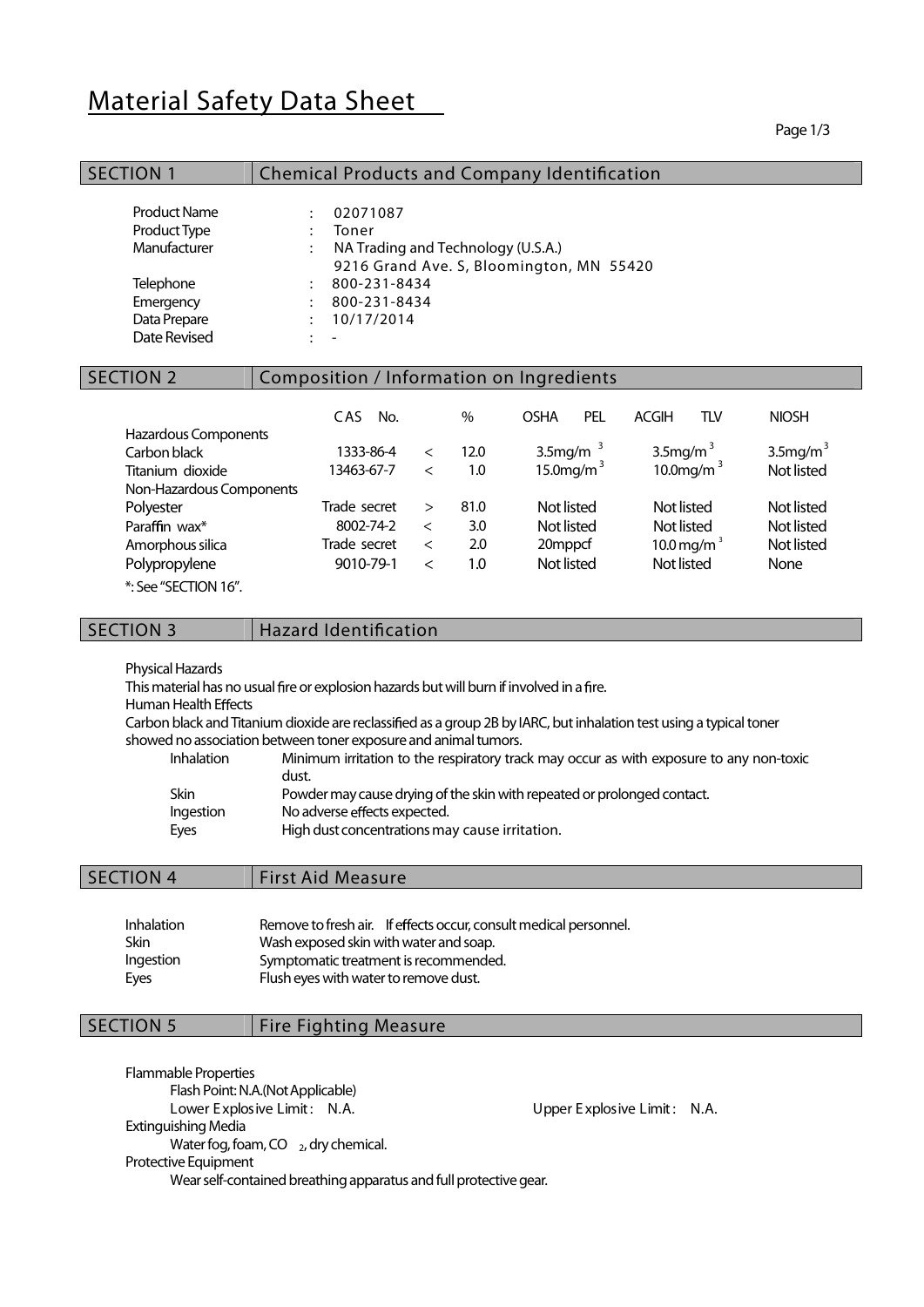# SECTION 6 | Accidental Release Measures

#### Personal Precautions

Wear appropriate respiratory protection.

#### Spill Cleanup Measures

Sweep up or vacuum spilled toner and carefully transfer into a sealed container. Sweep slowly to minimize generation of dust during clean up. If a vacuum is used, the motor should be rated as dust tight. Residue can be removed with soap and water.

### Environmental Precautions

Waste material may be dumped or incinerated under conditions, which meet all nation and local laws and regulations.

#### Handling and Storage

Avoid creating dust. Clean up all spills promptly. Provide general ventilation. Prevent exposure to high temperature, flames and spark-producing equipment. Store in a cool place.

# SECTION 8 Exposure Controls and Personal Protection

### Control parameters

OSHA PEL:TWA

5.0mg/m<sup>3</sup> (Inert of Nuisance Dust : Respirable fraction) 15.0mg/m<sup>3</sup> (Inert of Nuisance Dust : Total dust)

#### ACGIH TLV:TWA(2008)

3.0mg/m<sup>3</sup> (Particulates Not Otherwise Classified : Respirable Particle Mass) 10.0mg/m<sup>3</sup> (Particulates Not Otherwise Classified : Inhalable Particle Mass)

# Respiratory Protection

None required under normal use, however, in dusty atmospheres, use an approved dust respirator.<br>
Skip Brotoction is a blog required under permal use. Skin Protection : None required under normal use.

| ONII FIULGULIUII           | <u>I'U IC I CUU CU U IUCI I IUI I I AI USC.</u> |
|----------------------------|-------------------------------------------------|
| Eye Protection             | None required under normal use.                 |
| <b>Hand Protection</b>     | None required under normal use.                 |
| <b>Protective Clothing</b> | None required under normal use.                 |

# SECTION 9 Physical and Chemical Properties

| Appearance              | : Fine black powder     | Odor                       | : Odorless        |
|-------------------------|-------------------------|----------------------------|-------------------|
| PН                      | : $NA$ .                | <b>Boiling Point</b>       | $\therefore$ N.A. |
| <b>Melting Point</b>    | $:$ No data             | <b>Flash Point</b>         | : $NA$            |
| Evaporation             | : $NA$                  | <b>Vapor Pressure</b>      | : N.A.            |
| <b>Vapor Density</b>    | : $NA$                  | <b>Solubility in Water</b> | : Negligible      |
| <b>Specific Gravity</b> | : ca. 1.20<br>$(H2O=1)$ | <b>Freezing Point</b>      | : $NA$            |

# SECTION 10 Stability and Reactivity

Chemical Stability **Example 2018** Stable **Condition to avoid in the condition of a state of the condition of the condition of the Condition Condition Condition Condition Condition Condition Condition Condition Condition Condition Condition Condition Condition Con Hazardous decomposition**  $\qquad \qquad \therefore$  CO, CO<sub>2</sub> and NOx<br> **Hazardous polymerization**  $\qquad \qquad \therefore$  None Hazardous polymerization

: Oxidizing materials